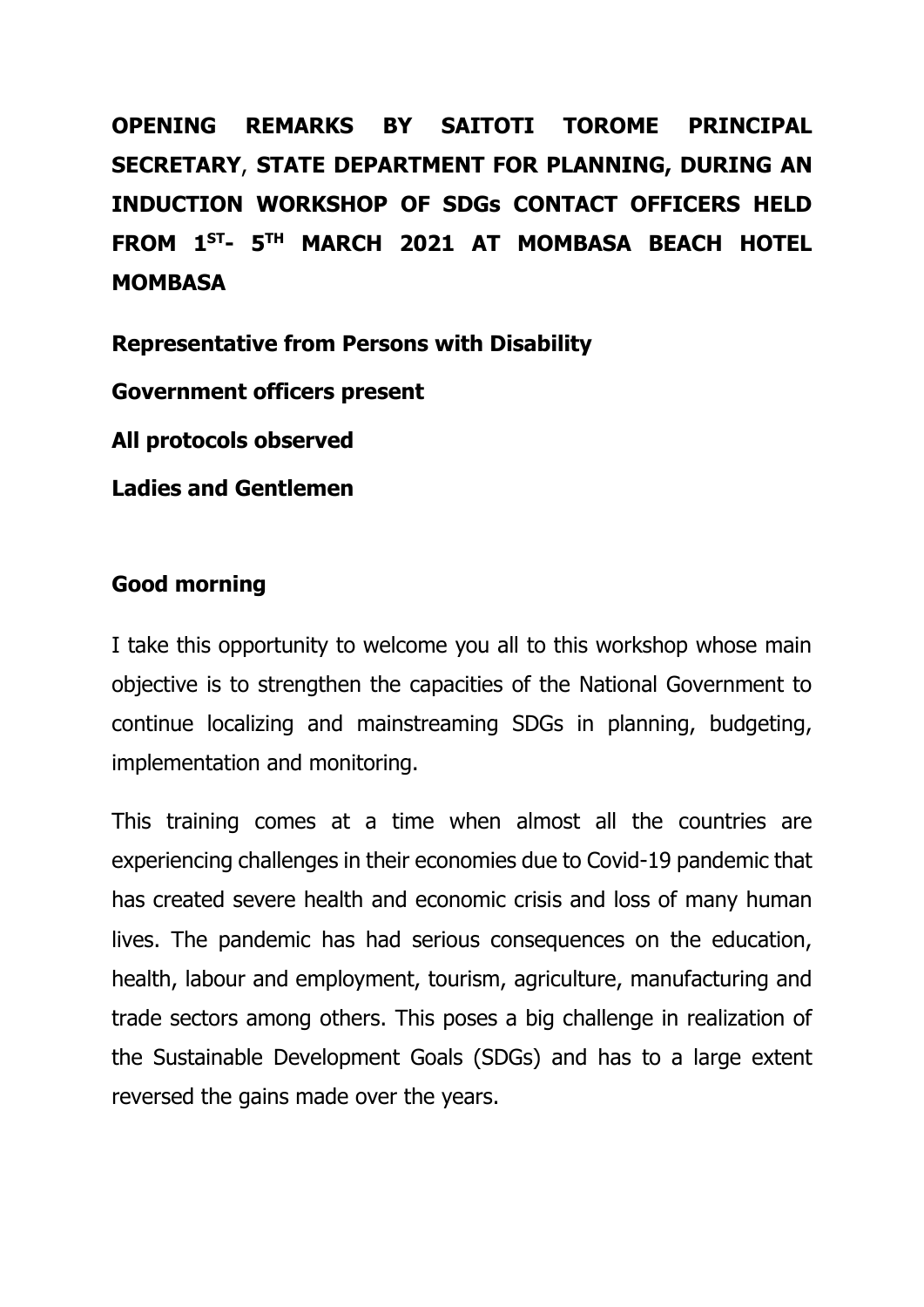## **Ladies and Gentlemen**

As you are aware, one of the key mandates of the State Department for Planning is Coordination of Implementation, Monitoring and Evaluation of Sustainable Development Goals (SDGs). To effectively domesticate the SDGs in Kenya, the State Department for Planning has an SDGs Coordination Directorate that is wholly dedicated to spearheading the coordination of SDGs in the Country.

The Directorate is supported by the Inter-Agency Technical Working Committee (IATWC) set up in 2016 and which draws its membership from various State Departments, Council of Governors (COG), Kenya National Bureau of Statistics, Kenya Private Sector Alliance (KEPSA), SDGs Kenya Forum, Parliamentary caucus on SDGs and Business United Nations Country Teams, l and Academia among others.

In the recent past, there has been some changes with the representatives to the Committee from the line ministries and therefore the State Department for Planning has found it necessary to reconstitute this team with all the representatives from line ministries drawn from the Central Planning and Project Monitoring Units. The Committee has also been expanded to include other stakeholders some of who are represented in this workshop.

The main mandate of this Committee is to ensure that the SDGs are mainstreamed in the development planning documents, create awareness on the SDGs, spearhead the development of strategies for implementation of the SDGs in the Country and in their respective sectors; and track and report on progress on SDGs among others. It is in recognition of the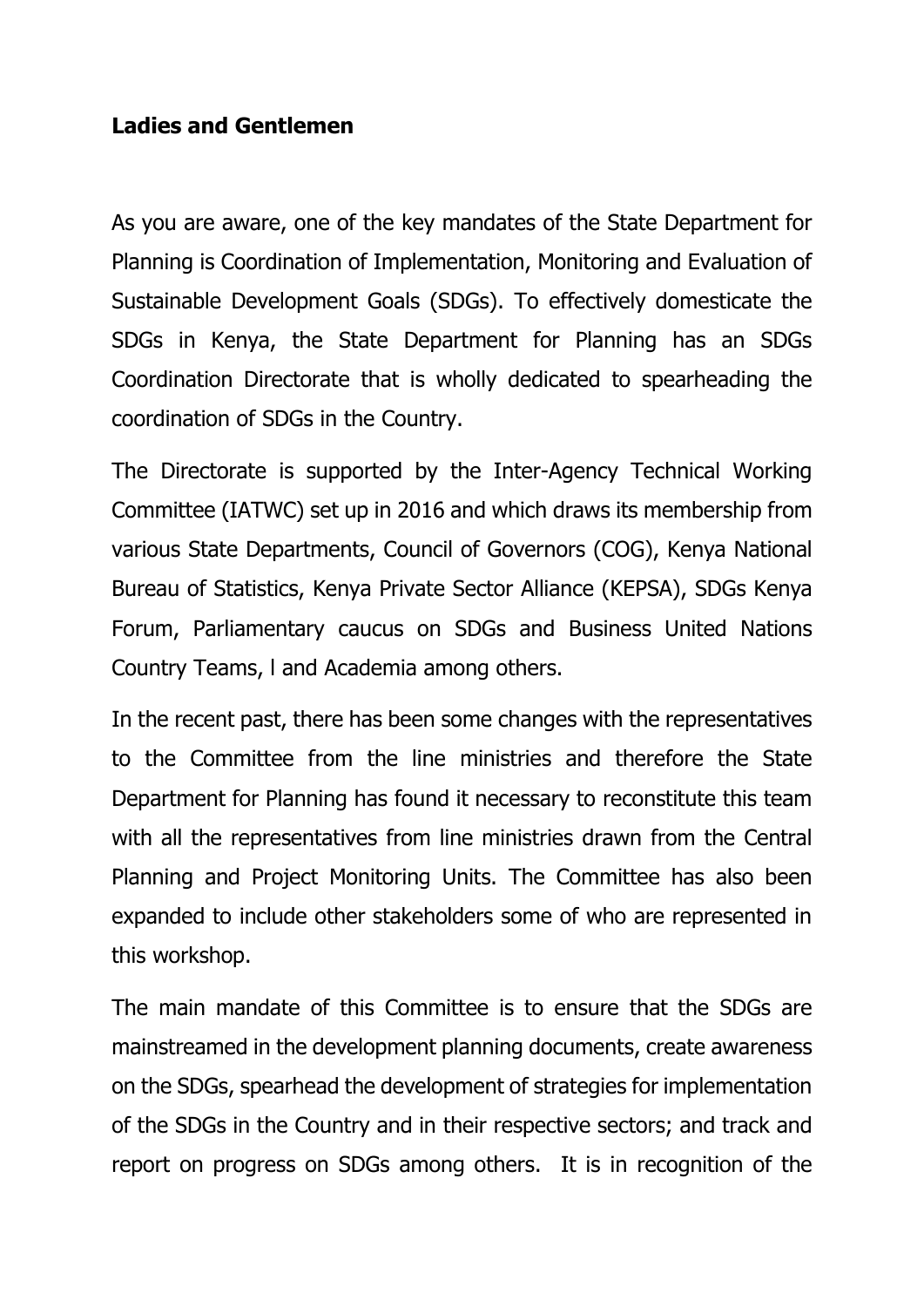critical role played by this committee in the SDGs process and that much more requires to be done to successfully implement the agenda 2030 that the government has found it necessary to strengthen the Committee.

# **Ladies and Gentlemen**

One of the key areas identified as critical in moving the SDGs forward is capacity building of the various stakeholders involved in one way or another in the SDGs process. This is because to effectively begin the implementation, access to knowledge will be essential for policy makers as well as other stakeholders to design well informed and effective strategies.

This training is expected to provide a strategic vision and practical knowledge to participants on how to find effective sustainable solutions to SDGs implementation. As you will observe in the course of this training, each of the organizations represented here has a critical role to play in the implementation of the SDGs. Therefore, your nomination to be part of the SDGs process bestows upon you the responsibility to take lead in mainstreaming the SDGs in planning and budgeting in your respective organizations, identifying issues, challenges and opportunities that impact on the implementation of the goals relevant to your mandate. You are also expected to track and report on the progress made in the implementation of the same goals.

# **Ladies and Gentlemen**

Let me remind you that the SDGs are mainstreamed into our development planning frameworks at both the national and county government levels and this was done through a consultative process that involved multistakeholder platforms. To facilitate the implementation of the SDGs,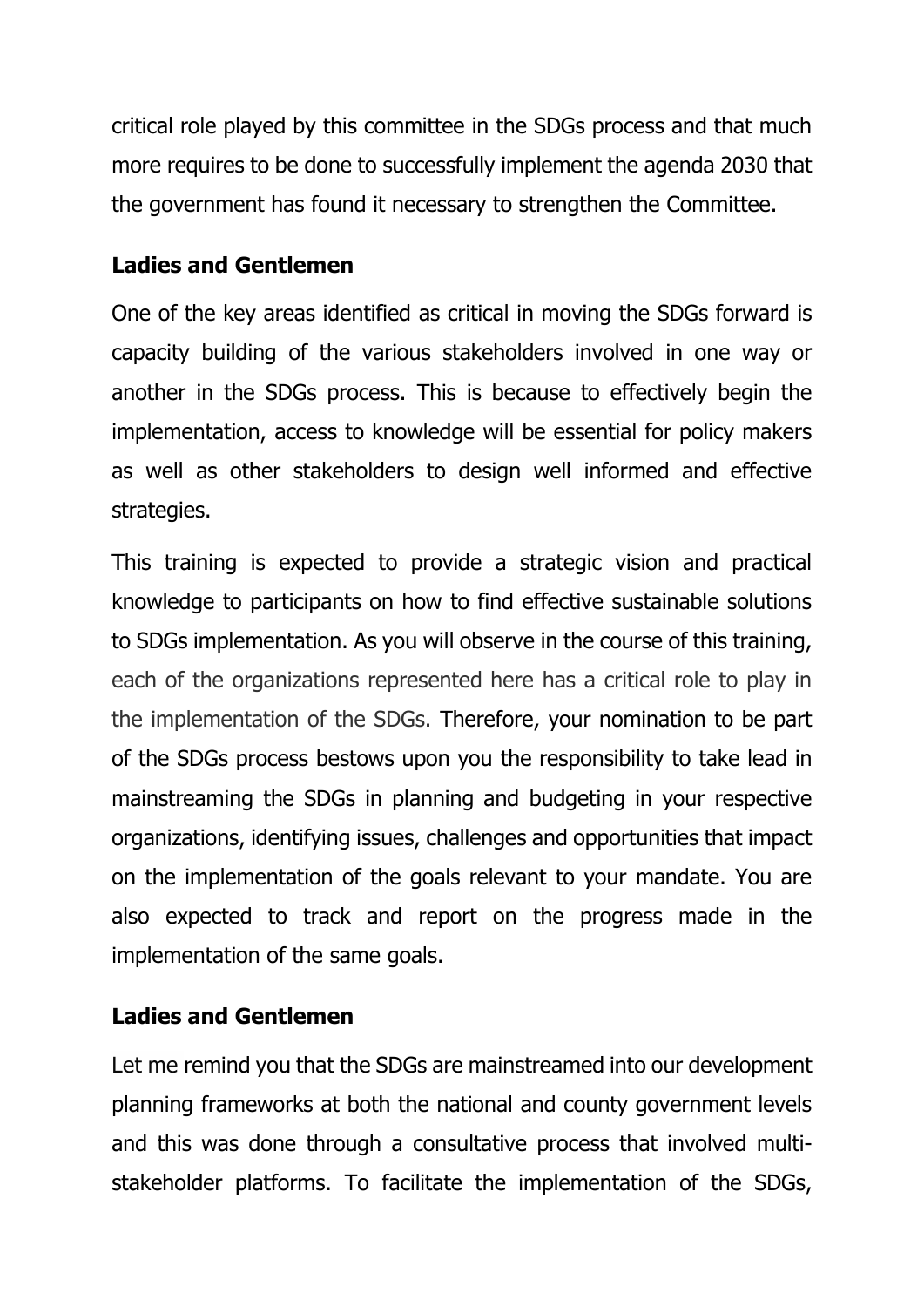mapping of stakeholders has already been done where each of the SDGs has been mapped with the mandates of the various Government Ministries. A lead Ministry in each of the goal including the key stakeholders has been identified. The lead Ministry is expected to work closely with all other stakeholders in their respective sectors.

You are also aware that the Kenya government has also prioritized the "Big 4 Agenda" which focuses on (i) Food and Nutrition Security, (ii) Universal Health Coverage, (iii) Affordable Housing and (iv) Manufacturing. The implementation of the Big 4 will fast track the achievement of 4 SDGs, namely Goal 2 (**Zero Hunger**), 3 (**Good Health and Wellbeing**), 8 (**Decent Work and Economic Growth**), and 11 (**Sustainable Cities and Communities**).

## **Ladies and Gentlemen**

Since the adoption, a number of milestones have been achieved in terms of creating an enabling environment for the SDGs implementation and also in the achievement of the goals. I encourage you to read the 2020 Voluntary National Review to familiarize yourself with the progress made so far. However, the progress in the implementation of the goals and targets needs to be enhanced if Kenya is to achieve the SDGs by 2030. It is also important to note that the foundations of our Country have been shaken to the core by COVID-19 pandemic which has significantly reversed the gains made so far in the implementation of the SDGs. This will require concerted effort by all stakeholders to devise ways and strategies to accelerate the implementation of the SDGs in this decade of action.

### **Ladies and Gentlemen**